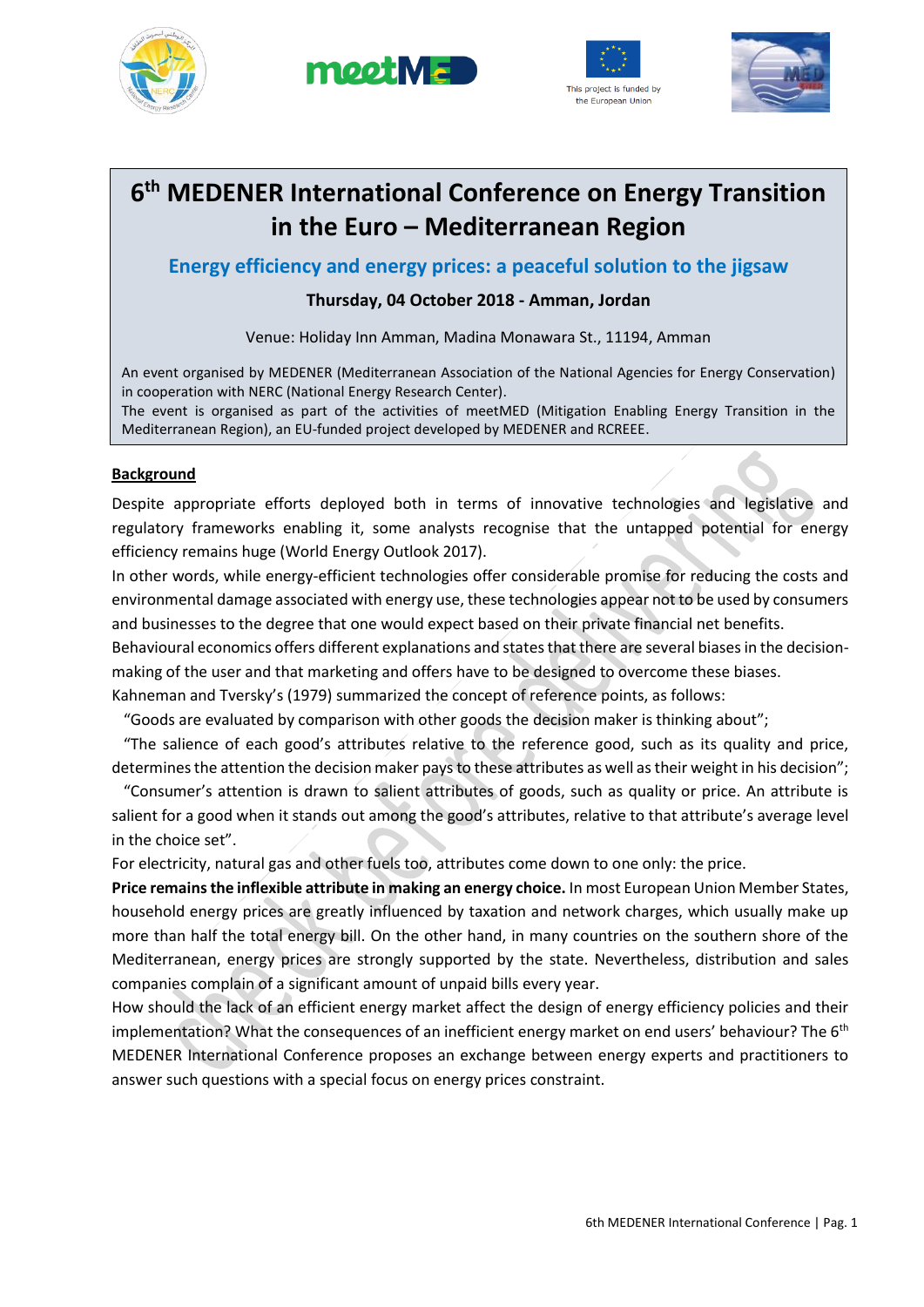







# **Preliminary Agenda (draft 31/08/2018)**

| $08:30 - 09:00$              | <b>Registration of participants</b>                                                                                                                                                                                                                                                                                                                                                                                                                                                                                                                                                                                                                                                                                                                                                                                                                                                                                                                                                                                                                                                                                                                                                                               |
|------------------------------|-------------------------------------------------------------------------------------------------------------------------------------------------------------------------------------------------------------------------------------------------------------------------------------------------------------------------------------------------------------------------------------------------------------------------------------------------------------------------------------------------------------------------------------------------------------------------------------------------------------------------------------------------------------------------------------------------------------------------------------------------------------------------------------------------------------------------------------------------------------------------------------------------------------------------------------------------------------------------------------------------------------------------------------------------------------------------------------------------------------------------------------------------------------------------------------------------------------------|
| 09:00 - 09:45                | Welcome Address: Walid SHAHIN, Director, Jordan National Energy Research Centre (NERC)<br><b>Opening remarks:</b>                                                                                                                                                                                                                                                                                                                                                                                                                                                                                                                                                                                                                                                                                                                                                                                                                                                                                                                                                                                                                                                                                                 |
|                              | Ziad JIBRIL SABRA, Co-President, Union for the Mediterranean (UfM)<br>Rasmi HAMZEH, Executive Director, Jordan Renewable Energy & Energy Efficiency Fund (JREEEF)<br>H.E. Andrea Matteo FONTANA, Head of Delegation, EU Delegation to Jordan<br>$\bullet$                                                                                                                                                                                                                                                                                                                                                                                                                                                                                                                                                                                                                                                                                                                                                                                                                                                                                                                                                         |
| $09:45 - 10:55$<br>incl. Q&A | <b>Overview of the challenges</b><br>Chair: Walid SHAHIN, Director, NERC Jordan<br>Anne-Charlotte BOURNOVILLE, Head of Unit, DG Energy, European Commission<br>٠<br>Cyril DEWALEYNE, Program Manager for Energy and Climate Change, DG NEAR, European<br>٠<br>Commission<br>Jorge BORREGO, Deputy Secretary General for Energy and Climate Action, Union for the<br>$\bullet$<br>Mediterranean (tbc)                                                                                                                                                                                                                                                                                                                                                                                                                                                                                                                                                                                                                                                                                                                                                                                                              |
|                              | Federico TESTA, President, ENEA<br>٠                                                                                                                                                                                                                                                                                                                                                                                                                                                                                                                                                                                                                                                                                                                                                                                                                                                                                                                                                                                                                                                                                                                                                                              |
|                              | Ahmed BADR, Executive Director, RCREEE<br>$\bullet$                                                                                                                                                                                                                                                                                                                                                                                                                                                                                                                                                                                                                                                                                                                                                                                                                                                                                                                                                                                                                                                                                                                                                               |
| $10:55 - 11:15$              | Coffee break, including family photo                                                                                                                                                                                                                                                                                                                                                                                                                                                                                                                                                                                                                                                                                                                                                                                                                                                                                                                                                                                                                                                                                                                                                                              |
| $11:15 - 12:15$<br>incl. Q&A | <b>Keynote speeches</b><br>Energy prices and Energy Efficiency in the Euro-Mediterranean region: an economic and<br>political appraisal<br>Alberto POTOTSCHNIG, Director, Agency for the Cooperation of Energy Regulators (ACER)<br>Wijdan AL RABADI, Deputy Chair, Energy and Mineral Regulatory Commission (EMRC) (tbc)                                                                                                                                                                                                                                                                                                                                                                                                                                                                                                                                                                                                                                                                                                                                                                                                                                                                                         |
| 12:15-13:30<br>incl. Q&A     | <b>Session 1: Energy Efficiency for households and transport</b><br>Case study Mashreq - Muhieddin TAWALBEH, Head of Energy Efficiency & Solar Thermal<br>Division, NERC Jordan<br>Case study Maghreb - Nadia CHIOUKH, Executive in charge of international cooperation,<br>Algerian National Agency for the Promotion and Rationalisation of Energy Use (APRUE)<br>Panel discussion<br>Moderator: Nidal ABDALLA, Manager of Oil Shale and Bio-Energy, NERC Jordan<br>Dominique CAMPANA, Director of International Affairs, French Agency for Environment and<br>Energy Management (ADEME)<br>Mohamed Salah BOUZERIBA, General Director, APRUE<br>Rafik MISSAOUI, Tunisian National Agency for Energy Management (ANME)<br>Jordanian Ministry of Energy (tbc)<br>Energy Committee, Jordanian Parliament (tbc)<br>Jordan Standards and Metrology Organization (JSMO) (tbc)<br>Jordan Renewable Energy & Energy Efficiency Fund (JREEEF) (tbc)<br><b>Suggested points of discussion:</b><br>Can the prosumers' concept be projected on the southern shore of the Mediterranean?<br>$\circ$<br>Citizens' behavioural change towards energy efficiency: the way forward to a sustainable<br>$\circ$<br>urban mobility |
| 13:30 - 14:30                | Lunch break                                                                                                                                                                                                                                                                                                                                                                                                                                                                                                                                                                                                                                                                                                                                                                                                                                                                                                                                                                                                                                                                                                                                                                                                       |